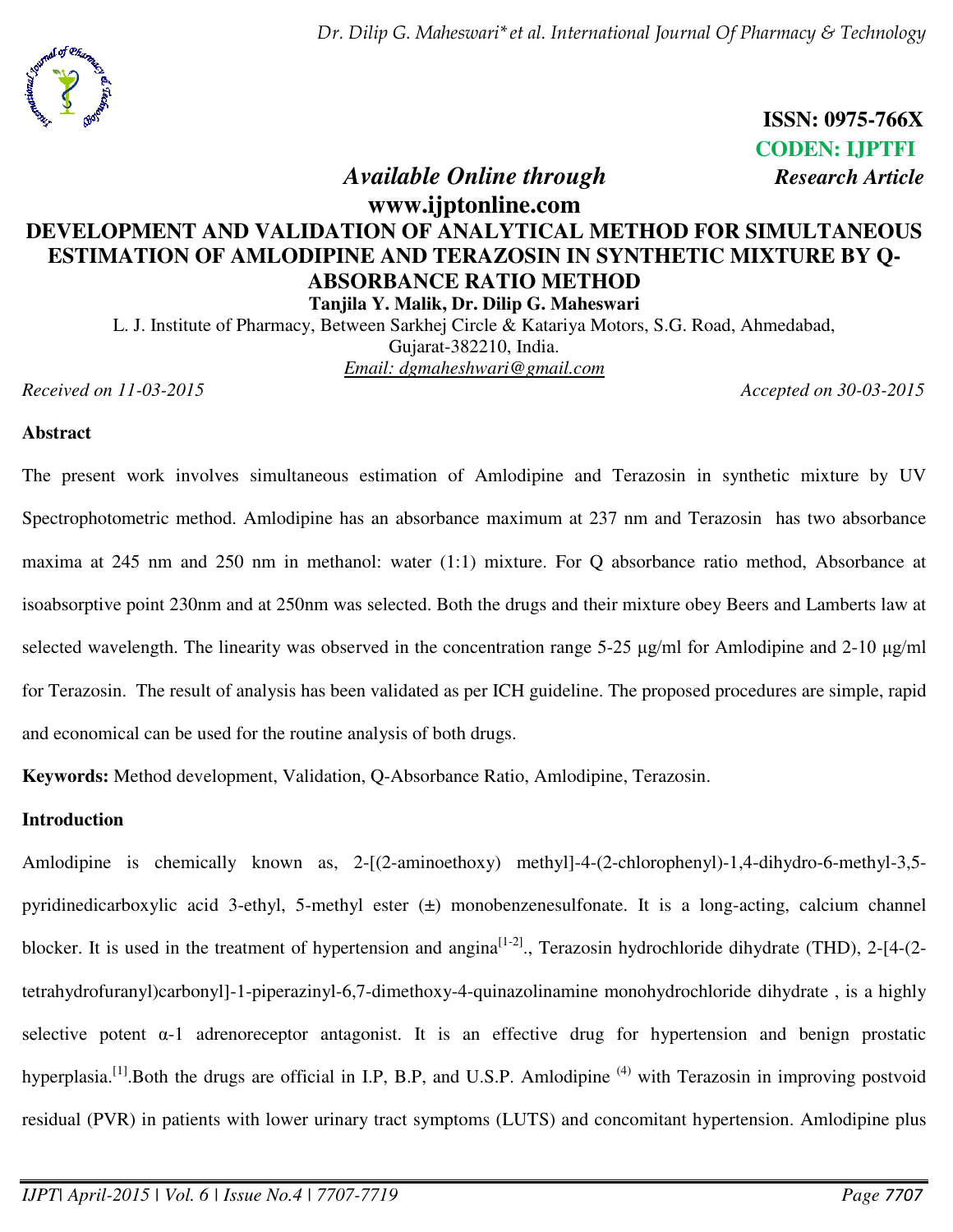### *Dr. Dilip G. Maheswari\*et al. International Journal Of Pharmacy & Technology*

terazosin therapy appears to be a safe and effective combination therapy to control both conditions, especially for those with predominant overactive bladder symptoms. Several  $UV^{(6,8,9)}$ , HPLC<sup>(5,7,10)</sup>methods are reported in combination with other drugs for the determination of Amlodipine and Terazosin in the literature for its assay. However, no method is reported for simultaneous estimation of Amlodipine and Terazosin by UV Spectrophotometric method in any literature. In the present investigation, a simple, precise and accurate method is described for the simultaneous estimation of these two drugs.



**Figure 1: Structure of Amlodipine.** 



**Figure 2: Structure of Terazosin.** 

# **Material and Methods**

**Instrumentation:** Spectrophotometric measurements were performed on Shimadzu UV –visible double beam spectrophotometer (Model- 1800). All weighing were done on electronic analytical balance (Wensar Dab220).

**Chemicals and Reagents:** The bulk drug Amlodipine obtained from West coast Pharmaceuticals, Ahmedabad. And Terazosin obtained from Intas Pharmaceutical Ltd Ahmedabad. Analytical grade methanol was procured from Merck Fine chemicals (Mumbai).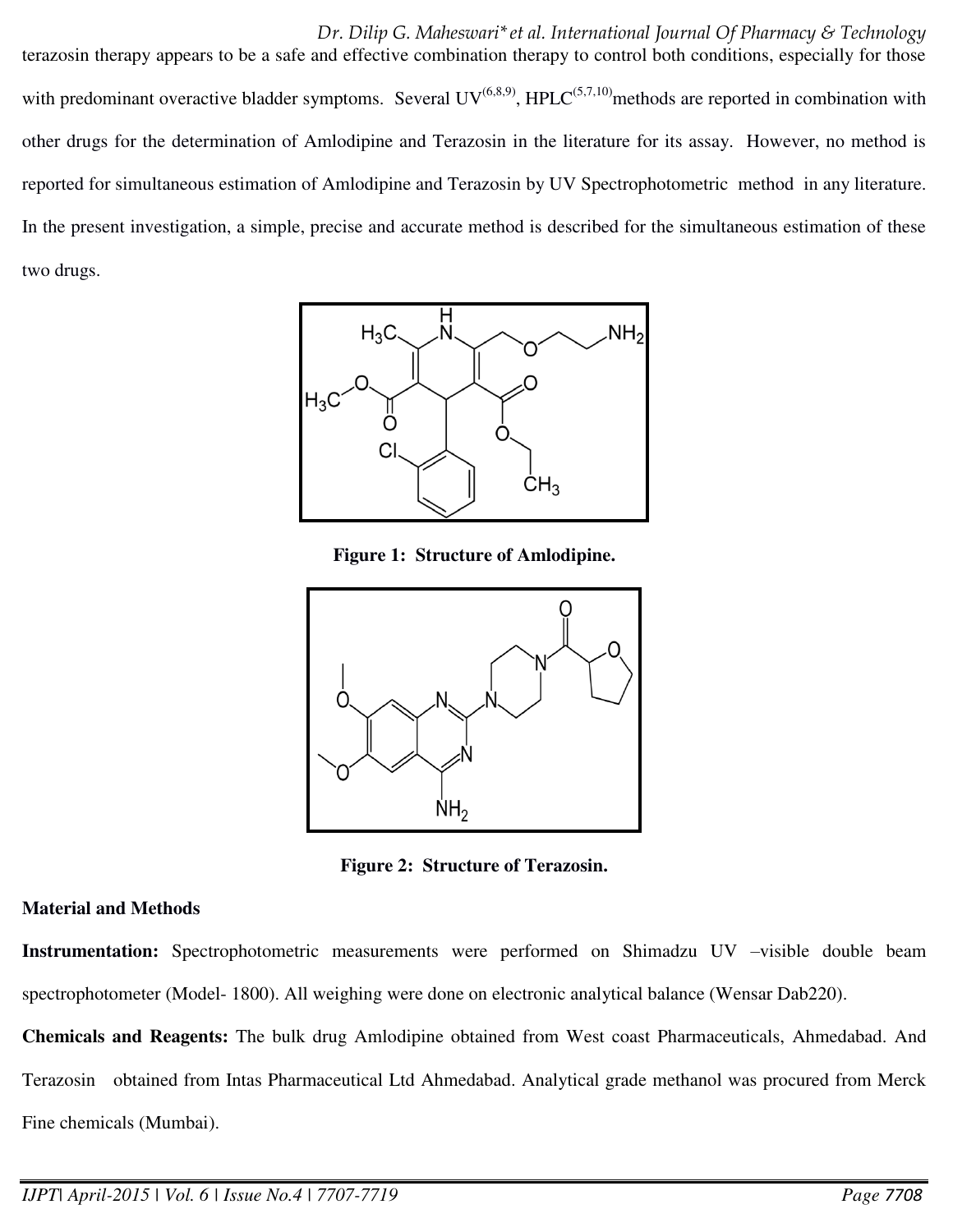*Dr. Dilip G. Maheswari\*et al. International Journal Of Pharmacy & Technology*  **Selection of a Solvent:** Methanol: Water (1:1) was selected as solvent for studying spectral characteristic of drugs.

# **Preparation of Standard Solution**

# **(A) Preparation of Standard Solution of Amlodipine**

**Preparation of Standard Stock Solution of Amlodipine (100μg/ml):** Accurately weighed quantity of AMLO 10 mg was transferred to 100 ml volumetric flask, dissolved in 10 ml of Methanol: Water (1:1) and diluted up to mark with Methanol: Water  $(1:1)$  to give a stock solution having strength of  $100\mu\text{g/ml}$ .

# **Preparation of Working Standard Solution of Amlodipine**

From the above stock solution pipette out 0.5 mL, 1.0mL, 1.5mL, 2.0mL, and 2.5mL of solution and transferred to 10 mL volumetric flask and make up the volume up to 10 mL with methanol: Water (1:1) to Produce concentration 5, 10, 15, 20 and 25  $\mu$ g/mL respectively.

# **B) Preparation of Standard Solution of Terazosin**

# **Preparation of Standard Stock Solution of Terazosin (100μg/ml)**

Accurately weighed quantity of TERA 10 mg was transferred to 100 ml volumetric flask, dissolved in 10 ml of Methanol: Water (1:1) and diluted up to mark with Methanol: Water (1:1) to give a stock solution having strength of  $100\mu g/ml$ .

# **Preparation of Working Standard Solution of Terazosin**

From the above stock solution pipette out 0.2 mL, 0.4 mL, 0.6 mL, 0.8 mL, and 1mL of solution and transferred to 10 mL volumetric flask and make up the volume up to 10 mL with methanol: Water  $(1:1)$  to Produce concentration 2, 4, 6, 8 and 10  $\mu$ g/mL respectively.

# **C) Preparation of synthetic mixture of Amlodipine and Terazosin**

The synthetic mixture of Amlodipine and Terazosin was prepared in the ratio of 5:2.Accurately weighed (5mg) Amlodipine and Terazosin (2mg) were transferred in 100 mL volumetric flask and dissolved in methanol: water (1:1) (70 mL). Common excipients, which are used in the tablet formulation, were added in this mixture and sonicated for 20 minutes. This solution was filtered through the Whatmann filter paper No. 41 and the residue was washed thoroughly with methanol: water (1:1). The filtrate and washings were combined and diluted to the mark with methanol: water (1:1) to get solution having Amlodipine (50  $\mu$ g/mL) and Terazosin (20  $\mu$ g/mL).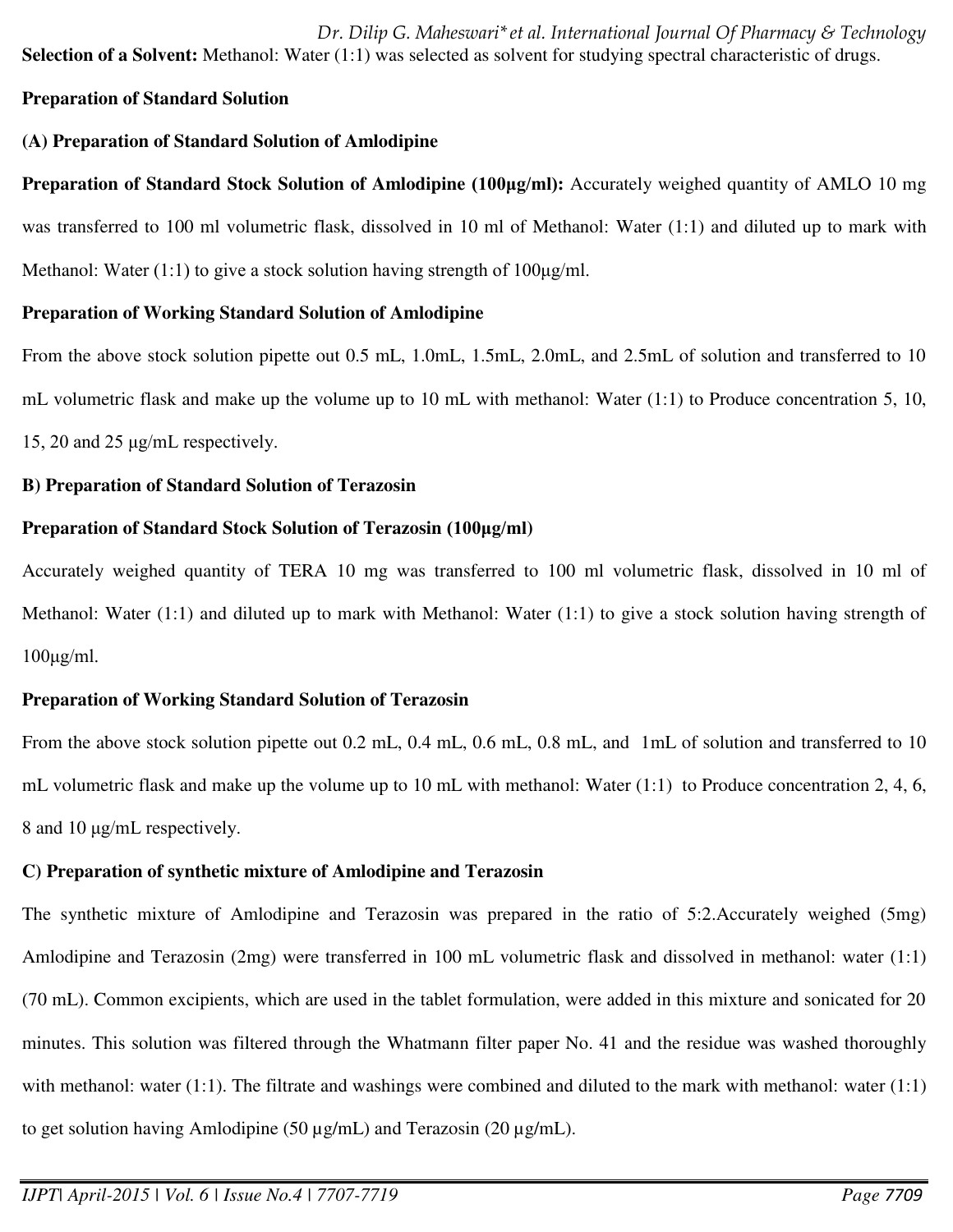#### **Selection of Analytical Wavelength**

To determine wavelength for measurement, standard spectra of TERA and AMLO were scanned between 200-400 nm against Methanol: Water (1:1). Absorbance maxima were obtained at 259 nm and at 302 nm for AMLO and TERA respectively and Iso-absorptive point were obtained at 230 nm.

### **Preparation of Calibration Curve**

### **(A)Calibration Curve for Amlodipine**

Calibration curve for AMLO consists of different concentrations of standard AMLO solution ranging from 5-25 µg/ml. The solutions were prepared by pipetting out 0.5, 1.0, 1.5, 2.0 and 2.5 ml of the working standard solution of AMLO (100 $\mu$ g/ml) into series of 10 ml volumetric flasks and the volume was adjusted to mark with Methanol: Water (1:1). The absorbance of the solutions was measured at 250 nm and 230 nm against Methanol: Water (1:1) as a blank. Calibration curve was plotted at both wavelengths and two equations were formed using the absorptivity.

### **(B) Calibration Curve for Terazosin**

Calibration curve for TERA consists of different concentrations of standard TERA solution ranging from  $2 - 10 \mu g/ml$ . The solutions were prepared by pipetting out 0.2, 0.4, 0.6, 0.8 and

1 ml of the working standard solution of TERA  $(100\mu g/ml)$  into series of 10 ml volumetric flasks and the volume was adjusted to mark with Methanol: Water (1:1). The absorbance of the solutions was measured at 250 nm and 230 nm against Methanol: Water (1:1) as a blank. Calibration curve was plotted at both wavelengths and two equations were formed using the absorptivity.

# **Preparation of Sample solution**

About 5.0 mg of Synthetic mixture was weighed accurately and transferred into a 50 mL volumetric flask. The content was mixed with Methanol: Water (1:1) (70 ml) and sonicated for 20 min to dissolve the drug as completely as possible. The solution was then filtered through a Whatman filter paper no. 41. The volume was adjusted up to mark with Methanol: Water (1:1). The mixture contain 100µg/ml of Amlodipine and 25µg/ml of Terazosin .An aliquot of this solution (2 ml) was transferred in to a 10 ml volumetric flask and the volume was adjusted up to the mark with Methanol: Water (1:1) to make final concentration of Amlodipine (10  $\mu$ g/ml) and Terazosin (2.5  $\mu$ g/ml)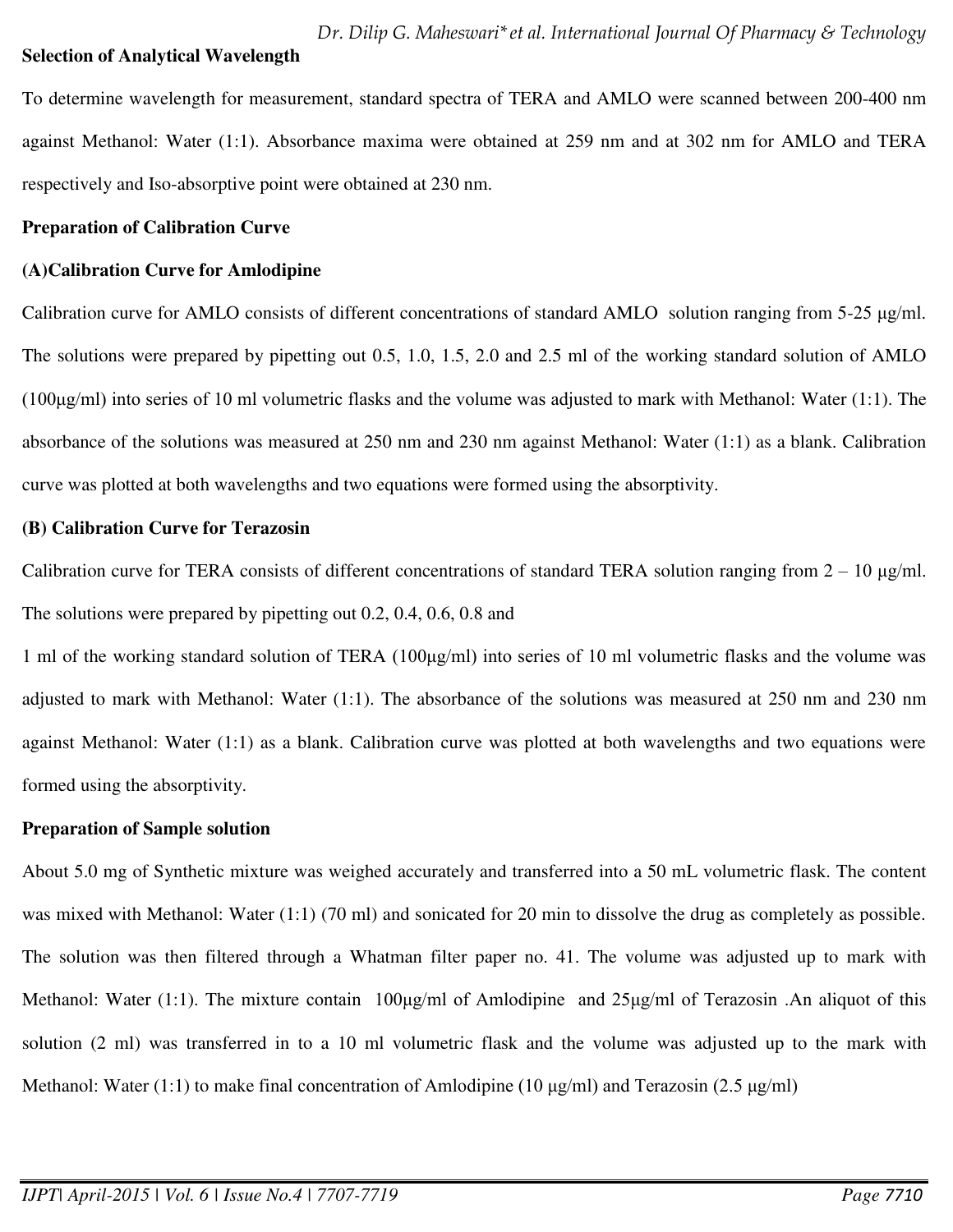### **Validation (11)**

### **Linearity and Range**

The linearity response was determined by analyzing 5 independent levels of calibration curve in the range of  $5-25 \mu g/ml$ and 2-10  $\mu$ g/ml for AMLO and TERA respectively (n = 5). The calibration curve of absorbance vs. respective concentration was plotted and correlation coefficient and regression line equations for AMLO and TERA were calculated.

#### **Precision**

#### **(A) Repeatability**

Aliquots of 1.5ml of working standard solution of AMLO (100  $\mu$ g/ml) were transferred to a 10 ml volumetric flask. Aliquots of 0.6ml of working standard solution of TERA (100  $\mu$ g/ml) were respectively transferred to a 10 ml volumetric flask. The volume was adjusted up to mark with methanol to get 15µg/ml solution of AMLO and 12µg/ml solution of TERA. The absorbance of solution was measured six times and % RSD was calculated.

#### **(B) Intraday precision**

Aliquots of 1.0, 1.5, and 2.0 ml of working standard solution of AMLO (100 µg/ml) were transferred to a series of 10 ml volumetric flask. Aliquots of 0.4, 0.6 and 0.8 ml of working standard solution of TERA (100  $\mu$ g/ml) were respectively transferred to the same series of 10 ml volumetric flask. The volume was adjusted up to mark with methanol: Water (1:1) to get 10, 15 and 20 $\mu$ g/ml solution of AMLO and 4, 6 and 8 $\mu$ g/ml solution of TERA. Solution was analyzed 3 times on the same day and % RSD was calculated.

#### **(C) Interday Precision**

Aliquots of 1.0, 1.5, and 2.0 ml of working standard solution of AMLO (100 µg/ml) were transferred to a series of 10 ml volumetric flask. Aliquots of 0.4, 0.6 and 0.8 ml of working standard solution of TERA (100  $\mu$ g/ml) were respectively transferred to the same series of 10 ml volumetric flask. The volume was adjusted up to mark with methanol: Water (1:1) to get 10, 15 and 20 $\mu$ g/ml solution of AMLO and 4, 6 and 8 $\mu$ g/ml solution of TERA. Solution was analyzed 3 times on the 3 different days and % RSD was calculated.

#### **Limit of Detection (LOD)**

The LOD is estimated from the set of 5 calibration curves used to determine method linearity.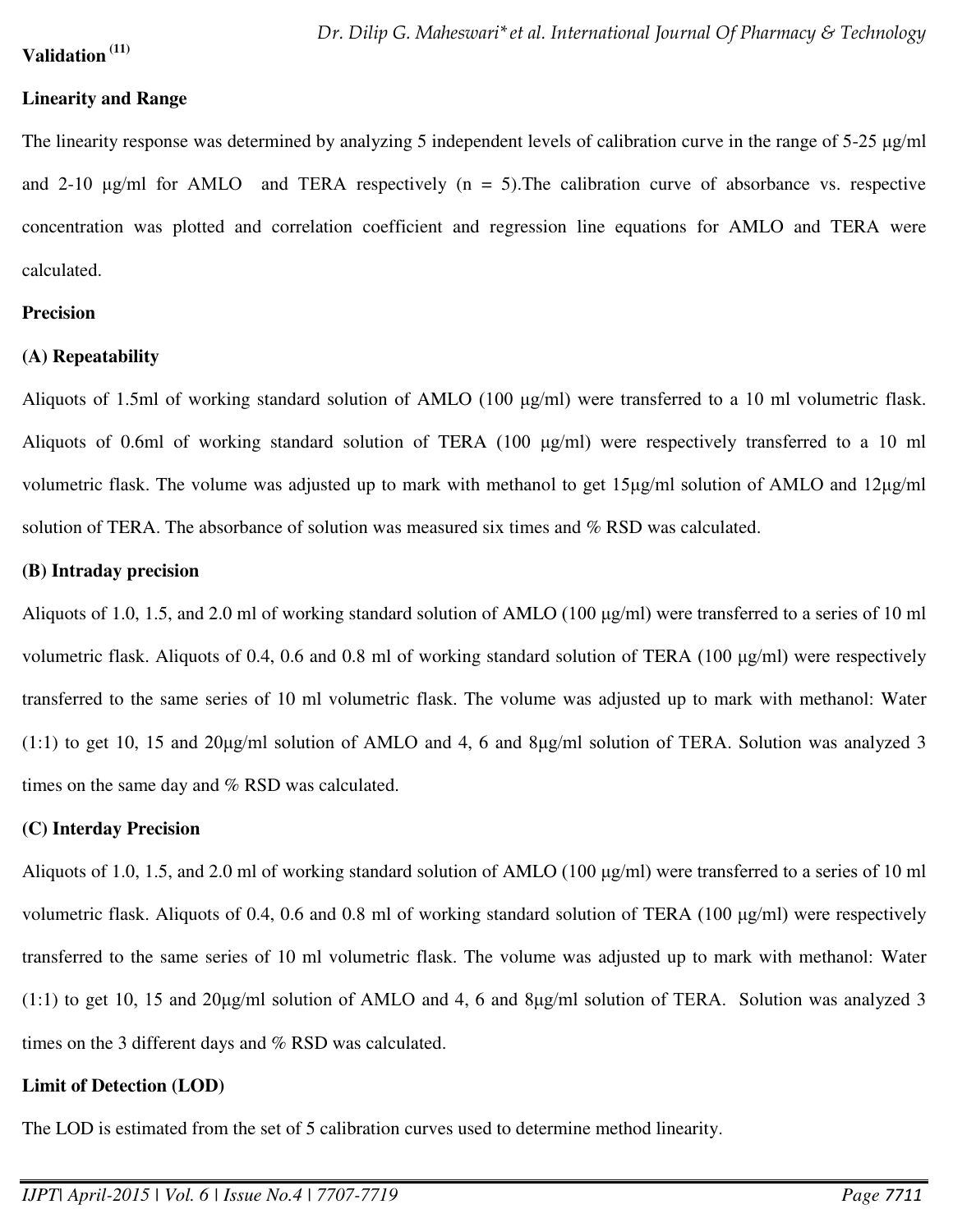The LOD may be calculated as,

 $LOD = 3.3 * SD/Slope$ 

Where,  $SD$  = the standard deviation of Y- intercept of 5 calibration curves.

Slope  $=$  the mean slope of the 5 calibration curves.

# **Limit of Quantification (LOQ)**

The LOQ is estimated from the set of 5 calibration curves used to determine method linearity.

The LOD may be calculated as,

 $LOQ = 10 * SD/Slope$ 

Where,  $SD =$  the standard deviation of Y- intercept of 5 calibration curves.

Slope = the mean slope of the 5 calibration curves.

# **Accuracy**

The accuracy of the method was determined by calculating recovery of AMLO and TERA by the standard addition method. Aliquots of 0.5, 1.0, and 1.5 ml of working standard solution of AMLO(100 µg/ml) were added at 50, 100 and 150 % level to pre-analyzed 1.0 ml sample solutions of AMLO and TERA (100 µg/mL of AMLO and TERA) transferred to a series of 10 ml volumetric flask. The volume was adjusted up to mark with methanol to get 15, 20 and  $25\mu$ g/ml solution of AMLO. Aliquots of 0.2, 0.4, and 0.6 ml of working standard solution of TERA(100  $\mu$ g/ml) were added at 50, 100 and 150 % level to pre-analyzed 1 ml sample solutions of AMLO and TERA (100 µg/ mL of AMLO and TERA) transferred to a series of 10 ml volumetric flask. The volume was adjusted up to mark with methanol to get 6, 8 and 10ȝg/ml solution of TERA. Absorbance of solution was measured at selected wavelengths for AMLO and TERA. The amount of AMLO and TERA was calculated at each level and % recoveries were calculated by measuring the absorbance and fitting the values in equation. Accuracy was assessed using three concentrations and three replicates of each.

# **Q-Absorbance Ratio Method**

• Absorbance ratio method uses the ratio of absorbance at two selected wavelengths, one which is an Iso-absorptive point and other being the  $\lambda$  max of one of the two components.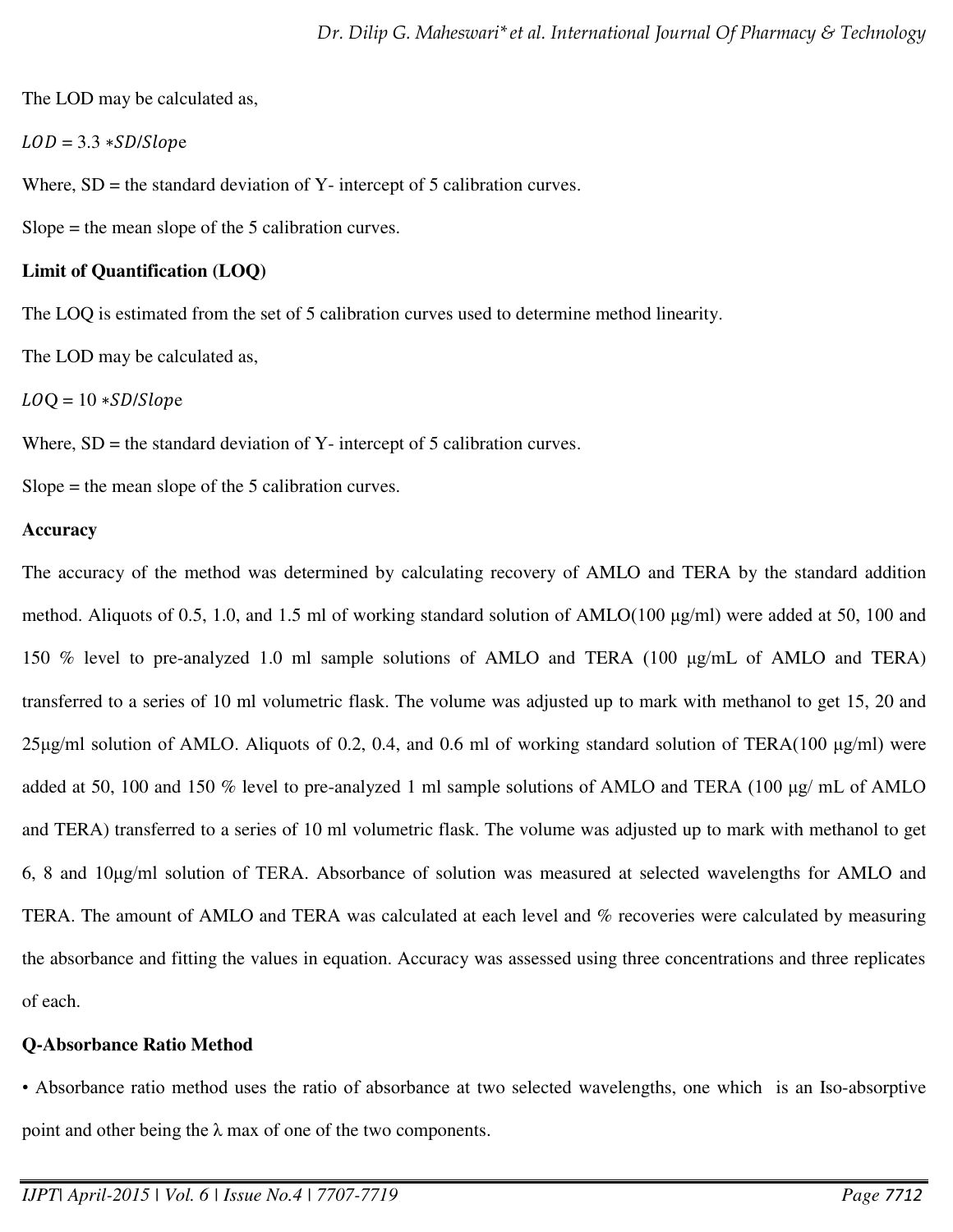*Dr. Dilip G. Maheswari\*et al. International Journal Of Pharmacy & Technology*  • From the overlay spectra of two drugs, it is evident that AMLO and TERA show an Iso-absorptive point at 230 nm. The second wavelength used is 250 nm, which is  $\lambda$  max of TERA.

• Five working standard solutions having concentration 5, 10, 15, 20 and 25 µg/mL for AMLO and 2, 4, 6, 8 and 10 ȝg/mL for TERA were prepared in methanol: Water (1:1) and the absorbance at 230 nm (Iso-absorptive point) and 250 nm  $(\lambda$  max of TERA) were measured and absorptivity coefficients were calculated.

• The absorbance of the sample solution (10  $\mu$ g/ml of AMLO and 4  $\mu$ g/ml of TERA) i.e. A<sub>1</sub> and A<sub>2</sub> were recorded at 230 nm (Iso-absorptive point) and 250 nm ( $\lambda$  max of TERA) respectively, and ratios of absorbance were calculated, i.e.  $A_2/A_1$ 

• Relative concentration of two drugs in the sample was calculated using following equations.

CX = [(QM-QY)/ (QX-QY)] × A1 /ax1…………….. (iii)

CY = [(QM-QX)/ (QY-QX)] × A1 /ay1…………….. (iv)

The Q-values and absorptivity for both drugs were calculated as follows,

 $Q_M$  = Absorbance of Sample solution at 250 nm  $(A_2)$ / Absorbance of Sample solution at 230 nm  $(A_1)$ 

 $Q_X$  = Absorptivity of AMLO at 250 nm (ax<sub>2</sub>)/ Absorptivity of AMLO at 230 nm (ax<sub>1</sub>)

 $Q<sub>Y</sub>$  = Absorptivity of TERA at 250 nm (ay<sub>2</sub>)/ Absorptivity of TERA at 230 nm (ay<sub>1</sub>) Where,

A1 and A2 are absorbance of mixture at 230 nm and 250 nm

 $\overline{Q}X$  And  $\overline{Q}Y$  are  $\overline{Q}$  value of AMLO and TERA respectively

 $ax_1$  and  $ay_1$  are absorptivity of AMLO and TERA at 230 nm

ax2 and ay2 are absorptivity of AMLO and TERA at 250 nm

• The analysis procedure was repeated 3 times with sample solution.

# **Results and Discussion**

A reliable Q absorption ratio method was developed for simultaneous estimation of Amlodipine and Terazosin in synthetic mixture by UV Spectrophotometry. Beers law was obeyed in concentration range of  $5-25 \mu g/ml$  for Amlodipine and 2-10 µg/ml for Terazosin at 230 nm and 250 nm wavelengths. The correlation coefficient Amlodipine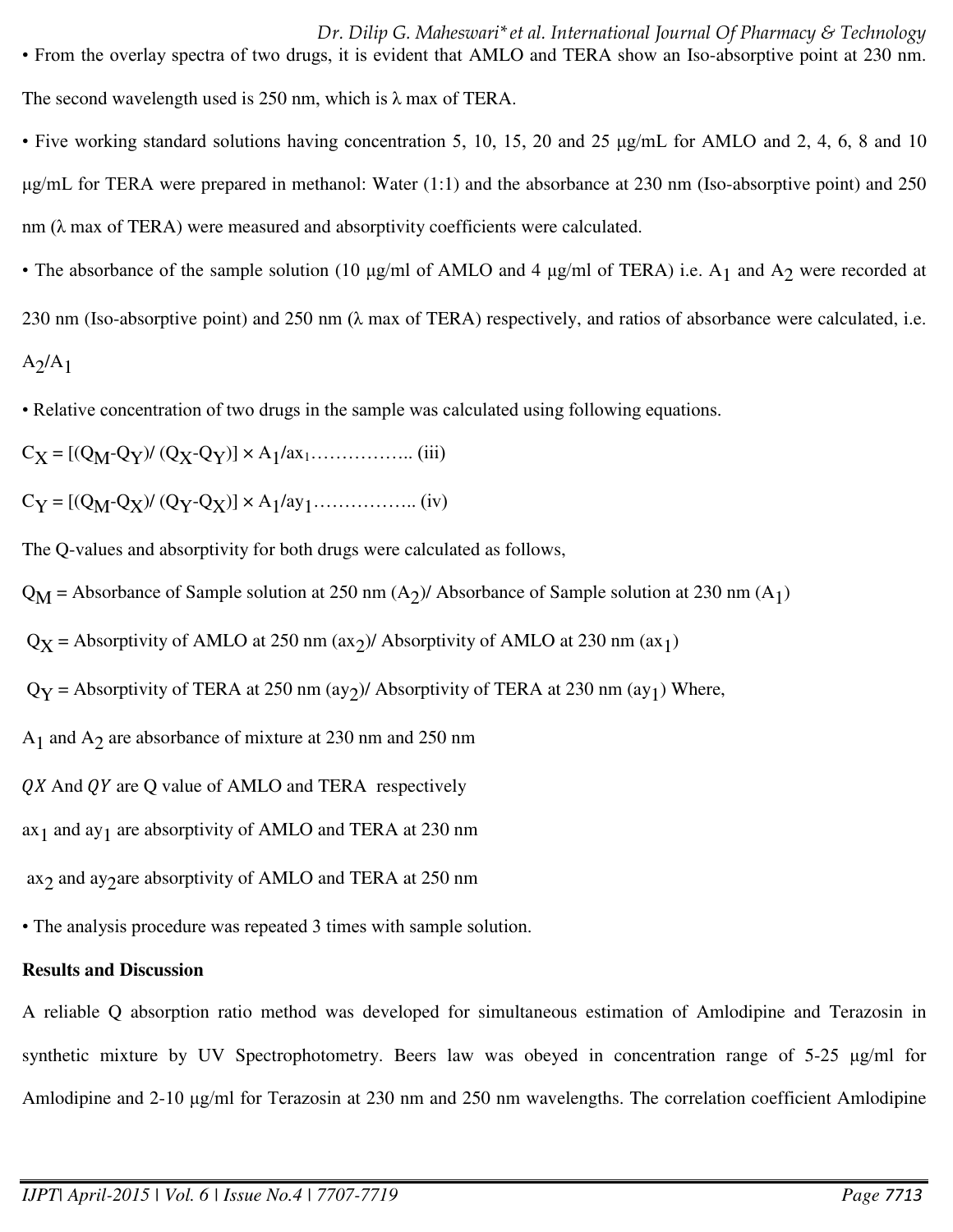and Terazosin was found to be  $R^2 = 0.988$  and 0.992. The mean % recoveries were found to be in the range of 97 -102% and 90 -110% for Amlodipine and Terazosin respectively. The LOD and LOQ were 0.257µg/ml and 0.716µg/ml of Amlodipin 0.098μg/ml and 0.299μg/ml of Terazosin, respectively. The proposed method was precise, accurate and reproducible and acceptable recovery of the analyte, which can be applied for the analysis of Amlodipin and Terazosin in Synthetic Mixture.



**Figure 3: Calibration curve of Amlodipine at 230nm.** 



**Figure 4: Calibration curve of Amlodipine at 250 nm.** 



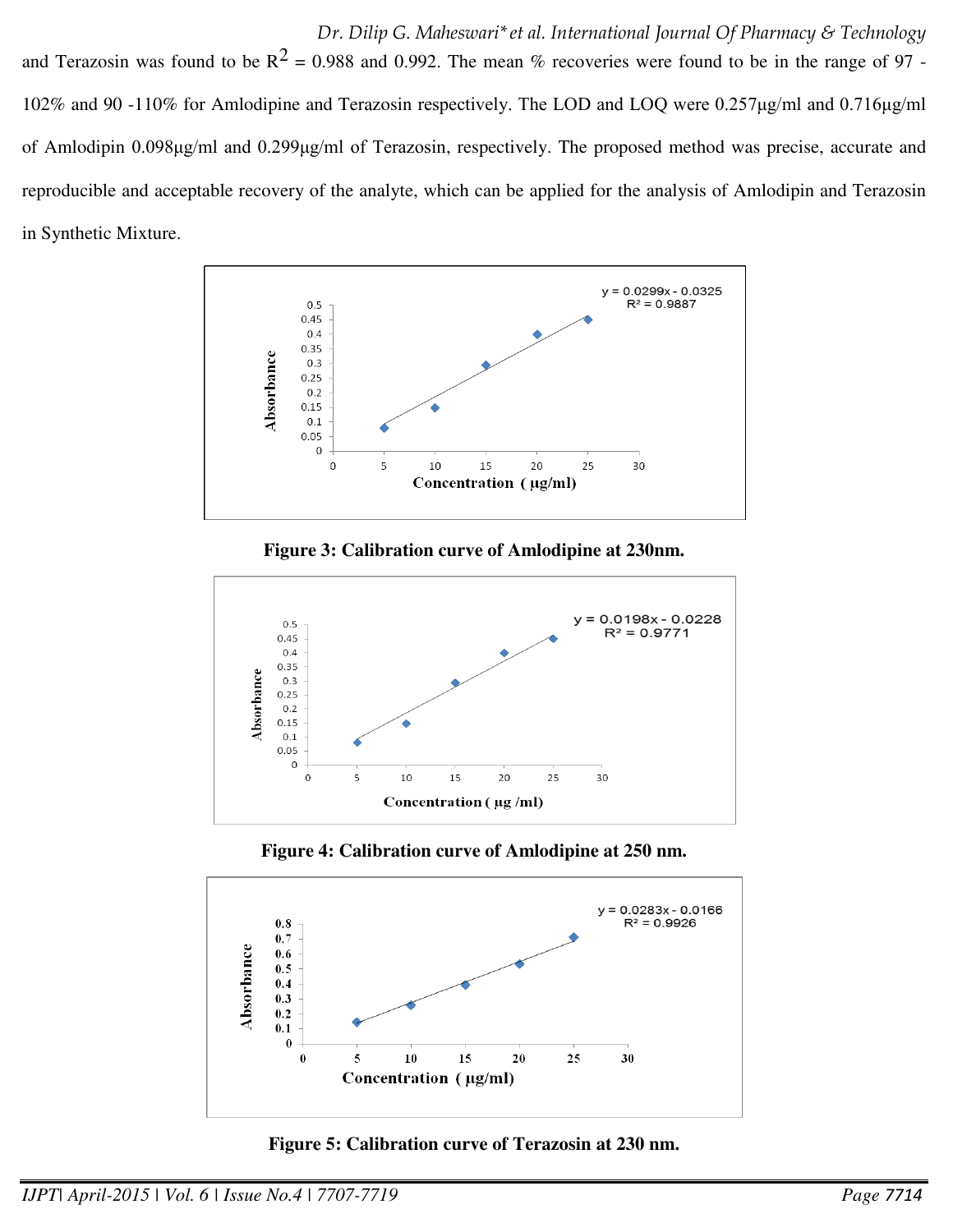

**Figure 6: Calibration curve of Terazosin at 250 nm.** 



 **Figure 7: Overlain spectra of Terazosin (6μg/ml) and Amlodipine (15 μg/ml).**



**Figure 8: Overlain spectra of Amlodipine (5-25 μg/ml)**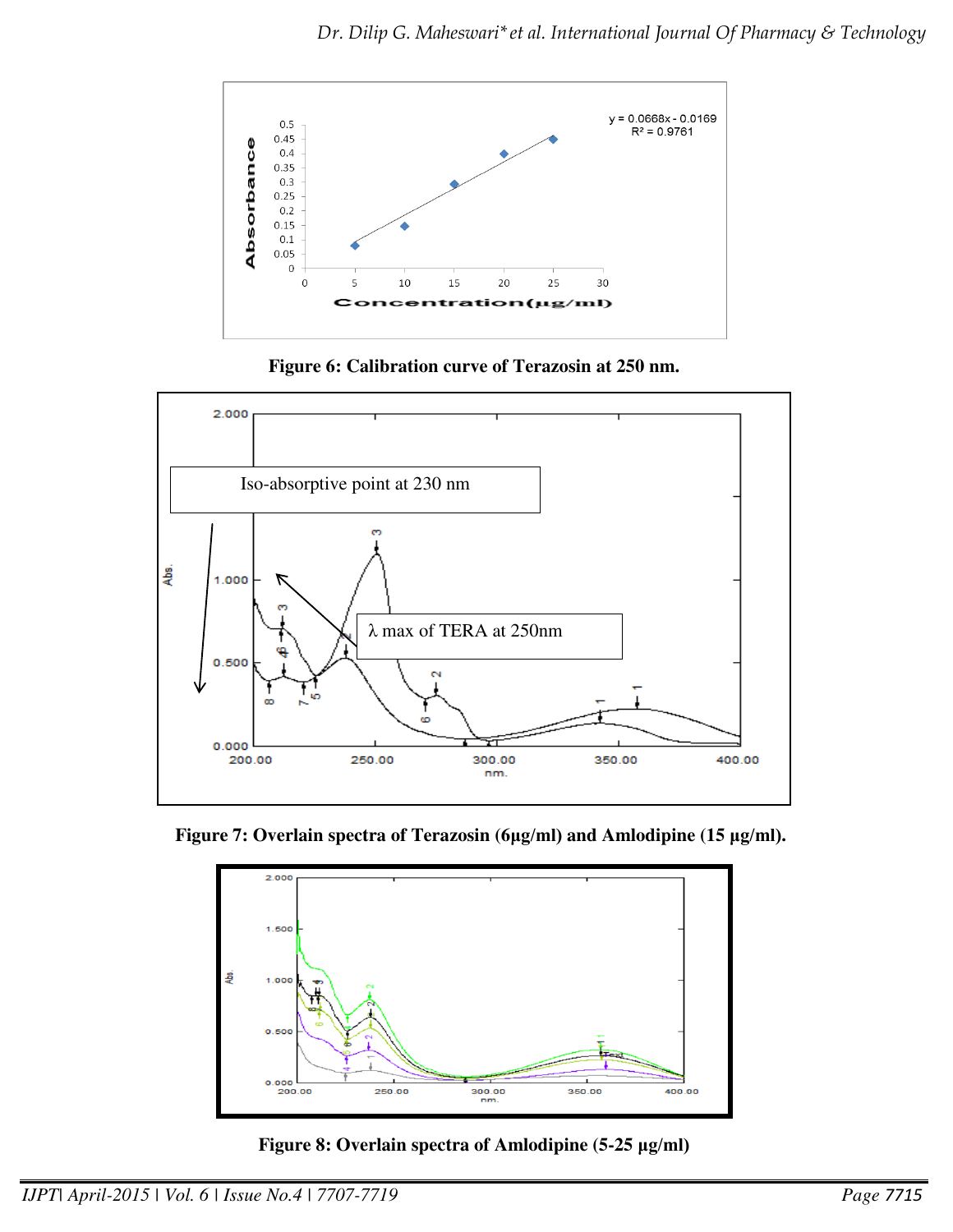

**Figure 9: Overlain spectra of Terazosin (2-10 μg/ml).** 

**Table-1: Linearity data of Amlodipine.** 

| <b>AT 230nm</b>     |                                            |          | At 250 nm                                                               |                    |          |  |
|---------------------|--------------------------------------------|----------|-------------------------------------------------------------------------|--------------------|----------|--|
| Con<br>$(\mu g/ml)$ | <b>Mean</b><br>absorbance<br>$\pm SD(n=5)$ | $\%$ RSD | <b>Mean</b><br>absorbance<br>Con<br>$(\mu g/ml)$<br>$\pm SD$<br>$(n=5)$ |                    | $\%$ RSD |  |
| 5 <sup>5</sup>      | $0.115 \pm 0.0005$                         | 0.477    | 5                                                                       | $0.080 \pm 0.0008$ | 1.043    |  |
| 10                  | $0.245 \pm 0.0017$                         | 0.709    | 10                                                                      | $0.148 \pm 0.0013$ | 0.879    |  |
| 15                  | $0.444 \pm 0.0008$                         | 0.201    | 15                                                                      | $0.294 \pm 0.0013$ | 0.443    |  |
| 20                  | $0.591 \pm 0.0013$                         | 0.220    | 20                                                                      | $0.399 \pm 0.0007$ | 0.177    |  |
| 25                  | $0.689 \pm 0.0011$                         | 0.165    | 25                                                                      | $0.450 \pm 0.0015$ | 0.351    |  |

# **Table-2: Linearity data of Terazosin.**

| AT 230 nm          |                                          |          | At 250 nm               |                                               |          |  |
|--------------------|------------------------------------------|----------|-------------------------|-----------------------------------------------|----------|--|
| Con<br>$(\mu$ g/ml | <b>Mean absorbance</b><br>$\pm SD$ (n=5) | $\%$ RSD | Con<br>$(\mu g)$<br>ml) | <b>Mean</b><br>absorbance $\pm SD$<br>$(n=5)$ | $\%$ RSD |  |
| $\overline{2}$     | $0.143 \pm 0.0011$                       | 0.78850  | 2                       | $0.376 \pm 0.0012$                            | 0.3273   |  |
| 4                  | $0.257 \pm 0.0015$                       | 0.61522  | 4                       | $0.667 \pm 0.0017$                            | 0.2682   |  |
| 6                  | $0.392 \pm 0.0019$                       | 0.49094  | 6                       | $0.852 \pm 0.0013$                            | 0.1528   |  |
| 8                  | $0.535 \pm 0.0020$                       | 0.38782  | 8                       | $1.301 \pm 0.0011$                            | 0.0876   |  |
| 10                 | $0.714 \pm 0.0008$                       | 0.18256  | 10                      | $1.729 \pm 0.0008$                            | 0.0483   |  |

# **Table 3: Repeatability data of Amlodipine.**

| AT 230 nm           |                                             |         | <b>At 250nm</b>     |                                                  |          |
|---------------------|---------------------------------------------|---------|---------------------|--------------------------------------------------|----------|
| Con<br>$(\mu g/ml)$ | <b>Mean</b><br>absorbance<br>$\pm SD$ (n=6) | $%$ RSD | Con<br>$(\mu g/ml)$ | <b>Mean</b><br>absorbance<br>$\pm SD$<br>$(n=6)$ | $\%$ RSD |
| 15                  | $0.445 \pm 0.00098$                         | 0.496   | 15                  | $0.293 \pm 0.00098$                              | 0.1706   |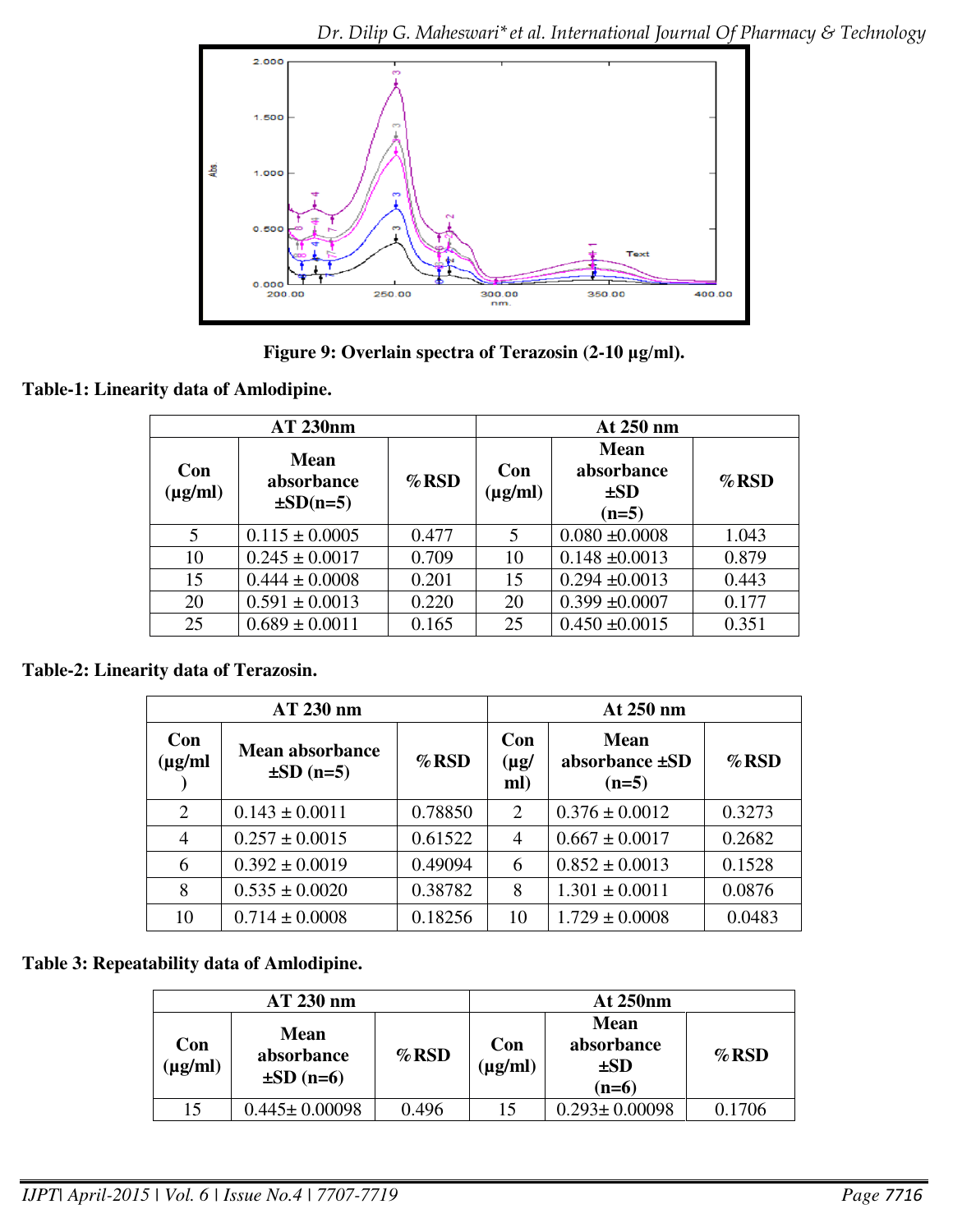**Table-4: Repeatability data of Terazosin.** 

| AT 230 nm           |                                             |         | At 250 nm           |                                             |          |
|---------------------|---------------------------------------------|---------|---------------------|---------------------------------------------|----------|
| Con<br>$(\mu g/ml)$ | <b>Mean</b><br>absorbance<br>$\pm SD$ (n=6) | $%$ RSD | Con<br>$(\mu g/ml)$ | <b>Mean</b><br>absorbance<br>$\pm SD$ (n=6) | $\%$ RSD |
| 6                   | $0.392 \pm 0.0012$                          | 0.2203  | h                   | $0.850 \pm 0.0011$                          | 0.1840   |

# **Table-5: Intraday Precision data of Amlodipine.**

| AT 230 nm           |                                          |          | At 250 nm           |                                          |          |  |
|---------------------|------------------------------------------|----------|---------------------|------------------------------------------|----------|--|
| Con<br>$(\mu g/ml)$ | <b>Mean</b><br>absorbance ±SD<br>$(n=3)$ | $\%$ RSD | Con<br>$(\mu g/ml)$ | <b>Mean absorbance</b><br>$\pm SD$ (n=3) | $\%$ RSD |  |
| 10                  | $0.450 \pm 0.004$                        | 0.897    | 10                  | $0.304 \pm 0.0049$                       | 1.062    |  |
| 15                  | $0.628 \pm 0.004$                        | 0.619    | 15                  | $0.474 \pm 0.0056$                       | 0.851    |  |
| 20                  | $0.834 \pm 0.007$                        | 0.915    | 20                  | $0.658 \pm 0.0078$                       | 1.076    |  |

# **Table-6: Intraday Precision data of Terazosin.**

| AT 230nm            |                                          |          | At 250 nm           |                                          |          |  |
|---------------------|------------------------------------------|----------|---------------------|------------------------------------------|----------|--|
| Con<br>$(\mu g/ml)$ | <b>Mean</b><br>absorbance ±SD<br>$(n=3)$ | $\%$ RSD | Con<br>$(\mu g/ml)$ | <b>Mean</b><br>absorbance ±SD<br>$(n=3)$ | $\%$ RSD |  |
| $\overline{4}$      | $0.396 \pm 0.002$                        | 0.6344   | 4                   | $0.441 \pm 0.002$                        | 0.4713   |  |
| 6                   | $0.575 \pm 0.002$                        | 0.3478   | 6                   | $0.638 \pm 0.002$                        | 0.3134   |  |
| 8                   | $0.735 \pm 0.002$                        | 0.2721   | 8                   | $0.816 \pm 0.002$                        | 0.3082   |  |

# **Table-7: Interday Precision data of Amlodipine.**

| AT 230 nm           |                               |          | At 250 nm           |                               |          |  |
|---------------------|-------------------------------|----------|---------------------|-------------------------------|----------|--|
| Con<br>$(\mu g/ml)$ | <b>Mean</b><br>absorbance ±SD | $\%$ RSD | Con<br>$(\mu g/ml)$ | <b>Mean</b><br>absorbance ±SD | $\%$ RSD |  |
| 10                  | $0.317 \pm 0.0045$            | 1.4231   | 10                  | $0.302 \pm 0.0054$            | 1.1615   |  |
| 15                  | $0.482 \pm 0.0061$            | 1.2503   | 15                  | $0.484 \pm 0.0067$            | 1.0515   |  |
| 20                  | $0.636 \pm 0.0075$            | 1.1745   | 20                  | $0.662 \pm 0.0079$            | 1.2971   |  |

# **Table-8: Interday Precision data of Terazosin.**

| $AT 230$ nm         |                                    |          | At 250 nm           |                                    |          |
|---------------------|------------------------------------|----------|---------------------|------------------------------------|----------|
| Con<br>$(\mu g/ml)$ | <b>Mean</b><br>absorbance $\pm SD$ | $\%$ RSD | Con<br>$(\mu g/ml)$ | <b>Mean</b><br>absorbance $\pm SD$ | $\%$ RSD |
| 4                   | $0.399 \pm 0.005$                  | 1.2531   | 4                   | $0.444 \pm 0.004$                  | 1.014074 |
|                     | $0.575 \pm 0.005$                  | 0.8743   | b                   | $0.637 \pm 0.006$                  | 1.044171 |
|                     | $0.741 \pm 0.008$                  | 1.0819   | 8                   | $0.814 \pm 0.008$                  | 0.982801 |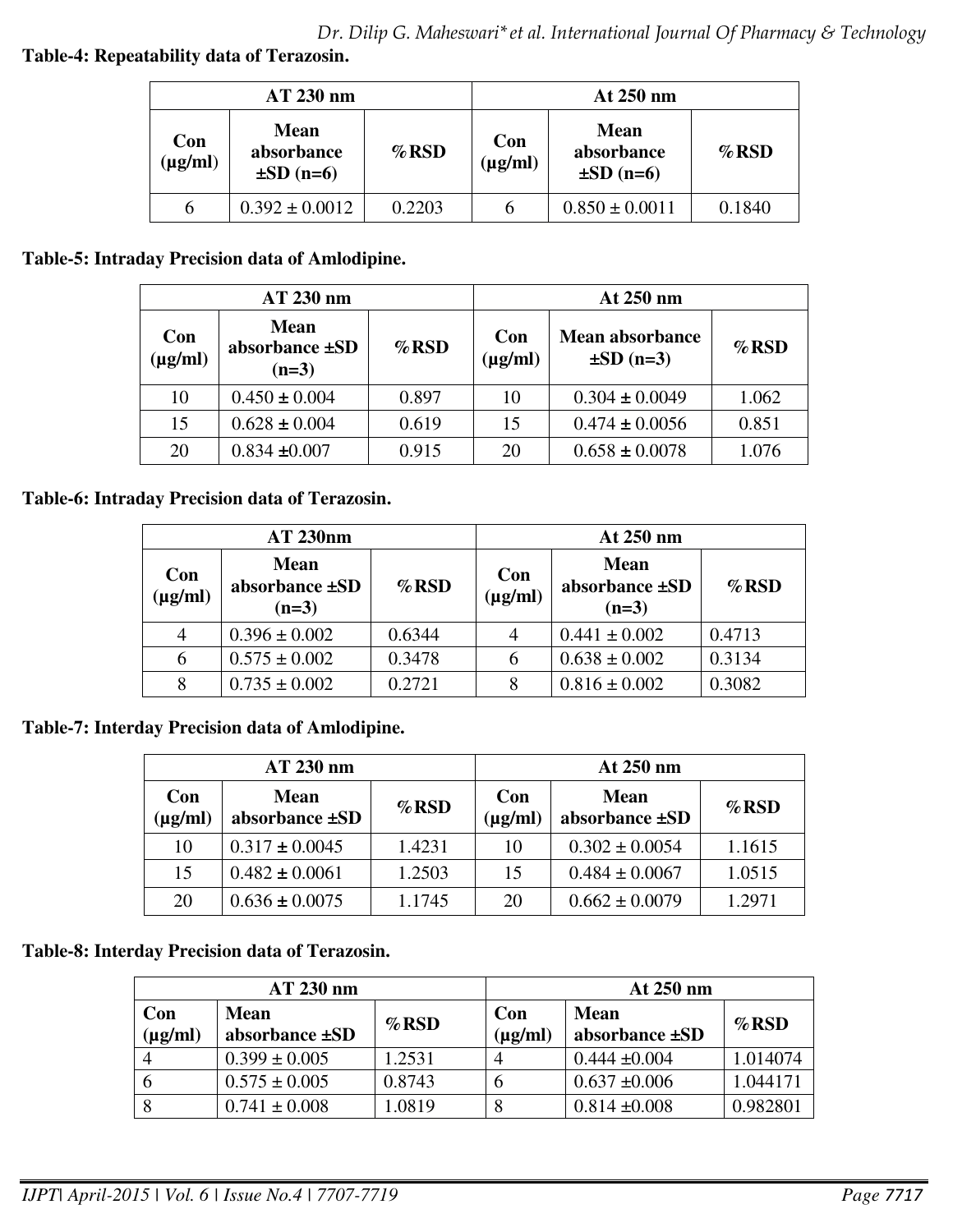*Dr. Dilip G. Maheswari\*et al. International Journal Of Pharmacy & Technology*  **Table-9: Accuracy data of Amlodipine and Terazosin.** 

| Name of<br>sample | Level | Amount<br>taken<br>$(\mu g/mL)$ | <b>Amount</b><br>added<br>$(\mu g/mL)$ | <b>Recovered</b><br><b>Concentration</b><br>$(\mu g/mL)$ | $\%$ Recovery $\pm$<br>$SD(n=3)$ |
|-------------------|-------|---------------------------------|----------------------------------------|----------------------------------------------------------|----------------------------------|
|                   | 50    | 10                              | 5                                      | 15.23                                                    | $101.53 \pm 0.19$                |
| <b>AMLO</b>       | 100   | 10                              | 10                                     | 19.66                                                    | 99.15<br>± 1.01                  |
|                   | 150   | 10                              | 15                                     | 24.89                                                    | 99.59<br>± 1.10                  |
| <b>TERA</b>       | 50    | 4                               | $\overline{2}$                         | 6.06                                                     | $101.06 \pm 0.18$                |
|                   | 100   | 4                               | 4                                      | 7.9                                                      | $99.64 \pm 1.02$                 |
|                   | 150   | 4                               | 6                                      | 9.98                                                     | $99.85 \pm 1.30$                 |

**Table 10: Assay Study Parameter.** 

|                     | Amlodipine              |                               | <b>Terazosin</b>    |                                |                               |
|---------------------|-------------------------|-------------------------------|---------------------|--------------------------------|-------------------------------|
| Label claim<br>(mg) | Amount<br>found<br>(mg) | $\%$ Assay $\pm$<br>$SD(n=3)$ | Label claim<br>(mg) | <b>Amount</b><br>found<br>(mg) | $\%$ Assay $\pm$<br>$SD(n=3)$ |
| 10                  | 9.98                    | $99.8 \pm 0.657$              | 5                   | 4.92                           | $99.4 \pm 1.3$                |

# **Conclusion**

The proposed Spectrophotometric method was found to be simple, sensitive, accurate and precise for determination of AMLO and TERA in synthetic mixture. The method utilizes easily available and solvent for analysis of AMLO and TERA hence, the method is economic for estimation of AMLO and TERA in synthetic mixture. The common excipients and additives are present in the synthetic mixture form do not interfere in the analysis of AMLO and TERA in method, Hence it can be conveniently adopted for routine quality control analysis of the drugs in mixture.

# **Acknowledgements**

The authors are highly thankful to Dr. K. Pundarikakshudu, Director of L. J. Institute of Pharmacy, Ahmedabad, India for providing all the facilities to carry out the research work. The authors are thankful to West Coast Pharmaceuticals, Ahmedabad, India for providing gift sample of Amlodipin and Intas Pharmaceutical Pvt. Ltd, Ahmedabad for providing gift sample of Terazosin for research.